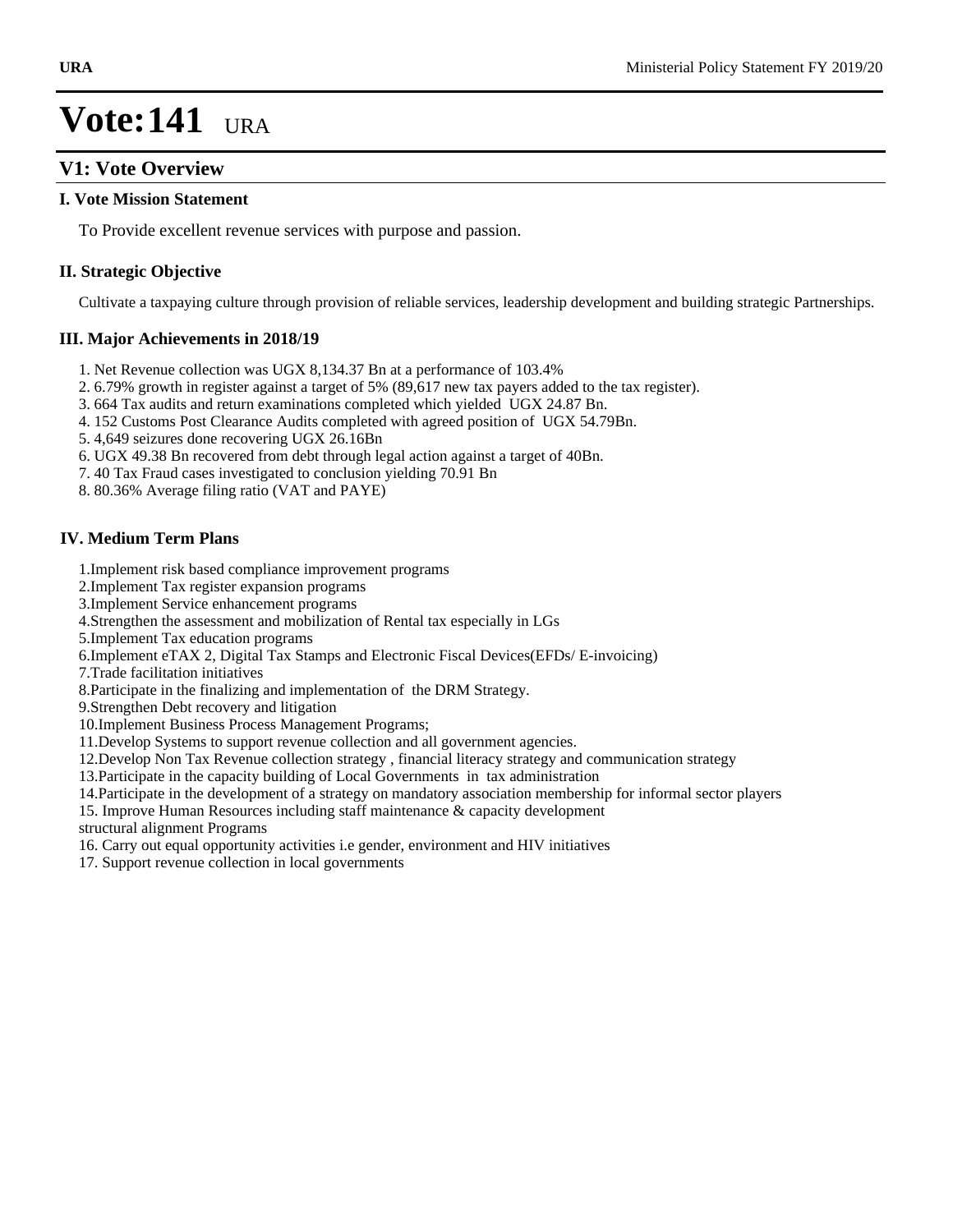### **V. Summary of Past Performance and Medium Term Budget Allocations**

### **Table 5.1: Overview of Vote Expenditures (UShs Billion)**

|           |                                                      |                    | 2018/19       |                                           |         | <b>MTEF Budget Projections</b> |         |         |         |
|-----------|------------------------------------------------------|--------------------|---------------|-------------------------------------------|---------|--------------------------------|---------|---------|---------|
|           |                                                      | 2017/18<br>Outturn | <b>Budget</b> | <b>Approved Expenditure</b><br>by End Dec | 2019/20 | 2020/21                        | 2021/22 | 2022/23 | 2023/24 |
| Recurrent | Wagel                                                | 133.544            | 133.964       | 66.982                                    | 163.264 | 171.427                        | 179.998 | 188.998 | 198.448 |
|           | Non Wage                                             | 172.785            | 163.325       | 89.709                                    | 231.352 | 266.054                        | 319.265 | 383.118 | 459.742 |
| Devt.     | GoU                                                  | 52.640             | 34.640        | 14.093                                    | 36.640  | 43.968                         | 43.968  | 43.968  | 43.968  |
|           | Ext. Fin.                                            | 0.000              | 0.000         | 0.000                                     | 0.000   | 0.000                          | 0.000   | 0.000   | 0.000   |
|           | <b>GoU</b> Total                                     | 358.969            | 331.929       | 170.784                                   | 431.255 | 481.449                        | 543.231 | 616.084 | 702.158 |
|           | <b>Total GoU+Ext Fin (MTEF)</b>                      | 358.969            | 331.929       | 170.784                                   | 431.255 | 481.449                        | 543.231 | 616.084 | 702.158 |
|           | Arrears                                              | 0.000              | 0.000         | 0.000                                     | 0.000   | 0.000                          | 0.000   | 0.000   | 0.000   |
|           | <b>Total Budget</b>                                  | 358.969            | 331.929       | 170.784                                   | 431.255 | 481.449                        | 543.231 | 616.084 | 702.158 |
|           | <b>A.I.A Total</b>                                   | N/A                | N/A           | N/A                                       | N/A     | N/A                            | N/A     | N/A     | N/A     |
|           | <b>Grand Total</b>                                   | 358.969            | 331.929       | 170.784                                   | 431.255 | 481.449                        | 543.231 | 616.084 | 702.158 |
|           | <b>Total Vote Budget</b><br><b>Excluding Arrears</b> | 358.969            | 331.929       | 170.784                                   | 431.255 | 481.449                        | 543.231 | 616.084 | 702.158 |

### **VI. Budget By Economic Clasification**

### **Table V6.1 2018/19 and 2019/20 Budget Allocations by Item**

|                                        |         |          | 2018/19 Approved Budget |              |         | 2019/20 Draft Estimates |              |
|----------------------------------------|---------|----------|-------------------------|--------------|---------|-------------------------|--------------|
| <b>Billion Uganda Shillings</b>        | GoU     | Ext. Fin | <b>AIA</b>              | <b>Total</b> | GoU     | Ext. Fin                | <b>Total</b> |
| <b>Output Class: Outputs Provided</b>  | 297.289 | 0.000    | 0.000                   | 297.289      | 394.615 | 0.000                   | 394.615      |
| 211 Wages and Salaries                 | 146.697 | 0.000    | 0.000                   | 146.697      | 176.222 | 0.000                   | 176.222      |
| 212 Social Contributions               | 22.113  | 0.000    | 0.000                   | 22.113       | 26.122  | 0.000                   | 26.122       |
| 213 Other Employee Costs               | 7.792   | 0.000    | 0.000                   | 7.792        | 9.240   | 0.000                   | 9.240        |
| 221 General Expenses                   | 65.592  | 0.000    | 0.000                   | 65.592       | 104.197 | 0.000                   | 104.197      |
| 222 Communications                     | 9.244   | 0.000    | 0.000                   | 9.244        | 9.244   | 0.000                   | 9.244        |
| 223 Utility and Property Expenses      | 7.293   | 0.000    | 0.000                   | 7.293        | 13.062  | 0.000                   | 13.062       |
| 224 Supplies and Services              | 1.234   | 0.000    | 0.000                   | 1.234        | 1.394   | 0.000                   | 1.394        |
| 225 Professional Services              | 0.592   | 0.000    | 0.000                   | 0.592        | 1.400   | 0.000                   | 1.400        |
| 226 Insurances and Licenses            | 5.033   | 0.000    | 0.000                   | 5.033        | 6.233   | 0.000                   | 6.233        |
| 227 Travel and Transport               | 17.543  | 0.000    | 0.000                   | 17.543       | 24.016  | 0.000                   | 24.016       |
| 228 Maintenance                        | 12.556  | 0.000    | 0.000                   | 12.556       | 21.887  | 0.000                   | 21.887       |
| 273 Employer social benefits           | 0.400   | 0.000    | 0.000                   | 0.400        | 0.400   | 0.000                   | 0.400        |
| 282 Miscellaneous Other Expenses       | 1.200   | 0.000    | 0.000                   | 1.200        | 1.200   | 0.000                   | 1.200        |
| <b>Output Class: Capital Purchases</b> | 34.640  | 0.000    | 0.000                   | 34.640       | 36.640  | 0.000                   | 36.640       |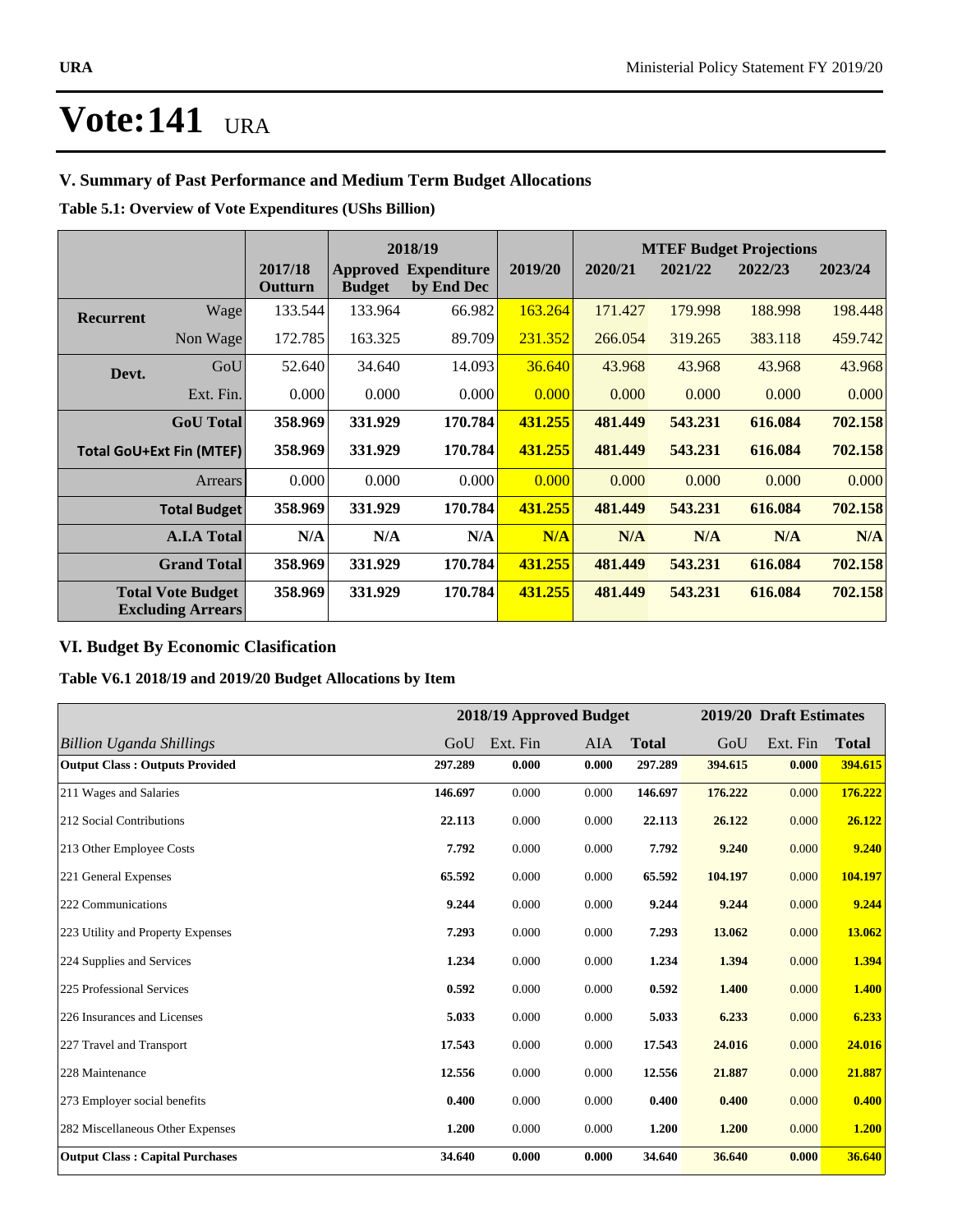| 312 FIXED ASSETS               | 34.640  | 0.000 | 0.000 | 34.640  | 36.640  | 0.000 | 36.640  |
|--------------------------------|---------|-------|-------|---------|---------|-------|---------|
| <b>Grand Total:</b>            | 331.929 | 0.000 | 0.000 | 331.929 | 431.255 | 0.000 | 431.255 |
| <b>Total excluding Arrears</b> | 331.929 | 0.000 | 0.000 | 331.929 | 431.255 | 0.000 | 431.255 |

### **VII. Budget By Programme And Subprogramme**

### **Table V7.1: Past Expenditure Outturns and Medium Term Projections by Programme and SubProgramme**

| <b>Billion Uganda shillings</b>                                     |                              | FY 2018/19                       |                                   |                                             | <b>Medium Term Projections</b> |         |         |         |
|---------------------------------------------------------------------|------------------------------|----------------------------------|-----------------------------------|---------------------------------------------|--------------------------------|---------|---------|---------|
|                                                                     | FY 2017/18<br><b>Outturn</b> | <b>Approved</b><br><b>Budget</b> | <b>Spent By</b><br><b>End Dec</b> | 2019-20<br><b>Proposed</b><br><b>Budget</b> | 2020-21                        | 2021-22 | 2022-23 | 2023-24 |
| <b>18 Administration and Support</b><br><b>Services</b>             | 169.234                      | 163.323                          | 83.962                            | 208.767                                     | 213.187                        | 241.318 | 274.788 | 314.653 |
| 02 Internal Audit and Compliance                                    | 5.042                        | 5.344                            | 2.816                             | 8.585                                       | 6.422                          | 7.076   | 7.923   | 8.910   |
| 03 Corporate services                                               | 93.493                       | 106.197                          | 57.602                            | 128.046                                     | 140.013                        | 164.542 | 193.623 | 228.328 |
| 04 Legal Services                                                   | 6.603                        | 6.288                            | 3.249                             | 8.698                                       | 7.659                          | 8.653   | 9.859   | 11.280  |
| 0653 Support to URA Projects                                        | 52.640                       | 34.640                           | 14.093                            | 36.640                                      | 43.968                         | 43.968  | 43.968  | 43.968  |
| 08 Research & Planning, Public<br><b>Awarenessand Tax Education</b> | 11.457                       | 10.853                           | 6.202                             | 26.799                                      | 15.125                         | 17.078  | 19.416  | 22.167  |
| 54 Revenue Collection &<br><b>Administration</b>                    | 189.735                      | 168.606                          | 86.822                            | 222.488                                     | 268.262                        | 301.913 | 341.296 | 387.504 |
| 05 Domestic Taxes                                                   | 95.015                       | 90.413                           | 46.459                            | 110.826                                     | 138.982                        | 156.383 | 176.746 | 200.635 |
| 06 Customs                                                          | 87.856                       | 71.881                           | 37.011                            | 97.440                                      | 115.403                        | 129.775 | 146.585 | 166.301 |
| 07 Tax Investigations                                               | 6.863                        | 6.312                            | 3.353                             | 14.222                                      | 13.877                         | 15.755  | 17.965  | 20.569  |
| <b>Total for the Vote</b>                                           | 358.969                      | 331.929                          | 170.784                           | 431.255                                     | 481.449                        | 543.231 | 616.084 | 702.158 |
| <b>Total Excluding Arrears</b>                                      | 358.969                      | 331.929                          | 170.784                           | 431.255                                     | 481.449                        | 543.231 | 616.084 | 702.158 |

### **VIII. Programme Performance and Medium Term Plans**

### **Table V8.1: Programme Outcome and Outcome Indicators ( Only applicable for FY 2019/20)**

| <b>Programme:</b>                        | 18 Administration and Support Services                               |                 |                  |                            |            |            |  |  |
|------------------------------------------|----------------------------------------------------------------------|-----------------|------------------|----------------------------|------------|------------|--|--|
| $\ddot{\cdot}$                           | <b>Programme Objective</b> Improve institutional performance         |                 |                  |                            |            |            |  |  |
| <b>Responsible Officer:</b>              | Doris Akol                                                           |                 |                  |                            |            |            |  |  |
|                                          | Programme Outcome: Efficient and effective institutional performance |                 |                  |                            |            |            |  |  |
|                                          | <b>Sector Outcomes contributed to by the Programme Outcome</b>       |                 |                  |                            |            |            |  |  |
| 1. Fiscal Credibility and Sustainability |                                                                      |                 |                  |                            |            |            |  |  |
|                                          |                                                                      |                 |                  | <b>Performance Targets</b> |            |            |  |  |
|                                          | <b>Outcome Indicators</b>                                            |                 |                  | 2019/20                    | 2020/21    | 2021/22    |  |  |
|                                          |                                                                      | <b>Baseline</b> | <b>Base year</b> | <b>Target</b>              | Projection | Projection |  |  |
| • Level of Strategic plan delivered      |                                                                      | 20              | 20               | 80%                        | 80%        | 80%        |  |  |
|                                          |                                                                      |                 |                  |                            |            |            |  |  |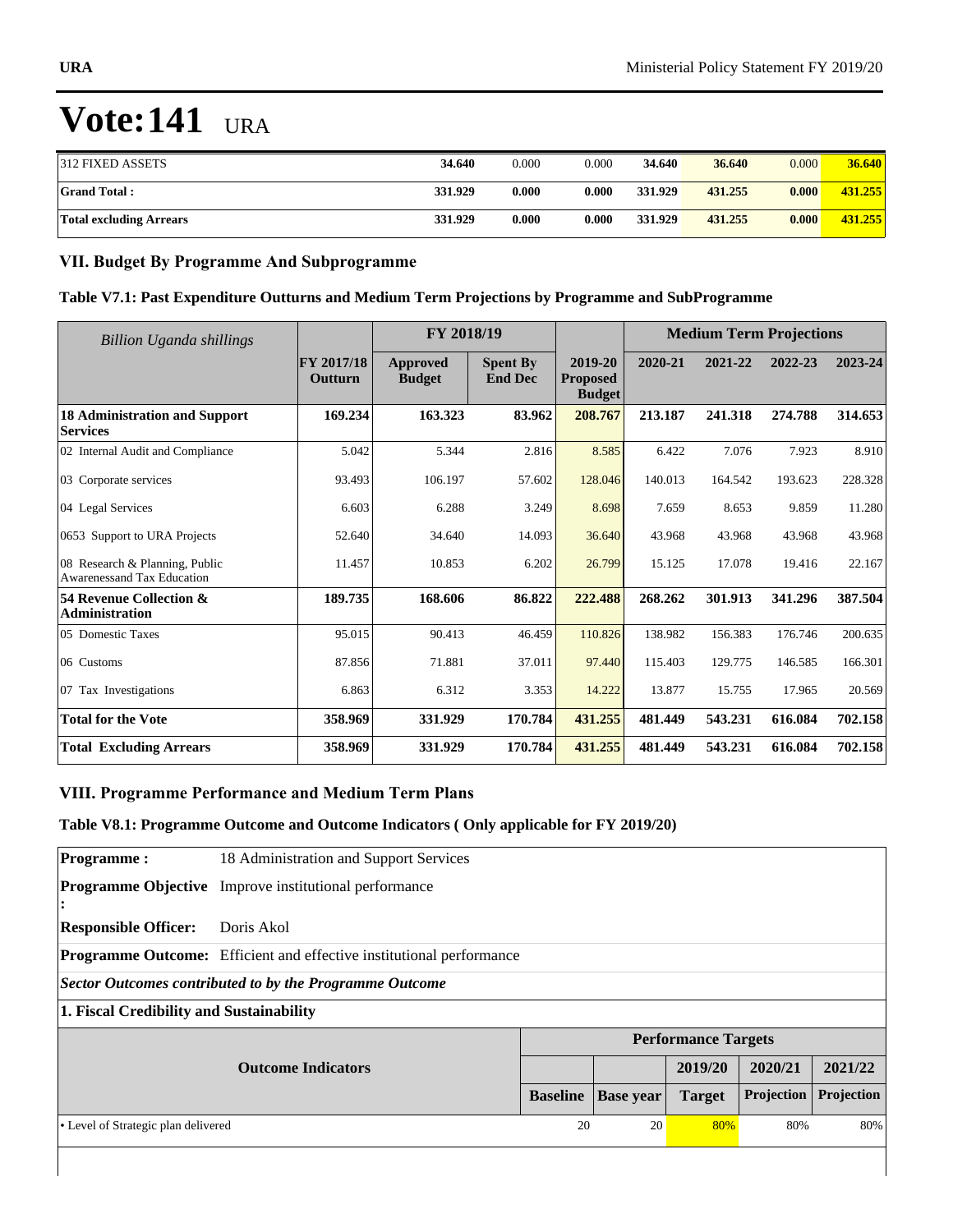|                                                                    |                                                                | $\overline{0}$  |                  |                            |                     |             |
|--------------------------------------------------------------------|----------------------------------------------------------------|-----------------|------------------|----------------------------|---------------------|-------------|
| • Annual Auditor Genaral rating of institutions                    |                                                                |                 | $\boldsymbol{0}$ | unqualified                | unqualified         | unqualified |
| N/A                                                                |                                                                |                 |                  |                            |                     |             |
| <b>Programme:</b>                                                  | 54 Revenue Collection & Administration                         |                 |                  |                            |                     |             |
| Programme Objective Maximise Revenue                               |                                                                |                 |                  |                            |                     |             |
| <b>Responsible Officer:</b>                                        | Doris Akol                                                     |                 |                  |                            |                     |             |
| Programme Outcome: Maximum revenue                                 |                                                                |                 |                  |                            |                     |             |
|                                                                    | <b>Sector Outcomes contributed to by the Programme Outcome</b> |                 |                  |                            |                     |             |
| 1. Fiscal Credibility and Sustainability                           |                                                                |                 |                  |                            |                     |             |
|                                                                    |                                                                |                 |                  | <b>Performance Targets</b> |                     |             |
|                                                                    | <b>Outcome Indicators</b>                                      |                 |                  | 2019/20                    | 2020/21             | 2021/22     |
|                                                                    |                                                                | <b>Baseline</b> | <b>Base</b> year | <b>Target</b>              | Projection          | Projection  |
| · Revenue collection to target                                     |                                                                |                 |                  | 100%                       | 100%                | 100%        |
| · Compliance level                                                 |                                                                |                 |                  | 80%                        | 80%                 | 80%         |
| • Tax Administration cost as % of revenue                          |                                                                |                 | 2.3%             | 2.3%                       | 2.3%                |             |
| <b>SubProgramme: 05 Domestic Taxes</b>                             |                                                                |                 |                  |                            |                     |             |
| <b>Output: 02 Domestic Tax Collection</b>                          |                                                                |                 |                  |                            |                     |             |
| Percentage Growth in taxpayer register                             |                                                                |                 |                  | <b>10%</b>                 | 10%                 | 10%         |
|                                                                    | Percentage of Domestic Tax Revenue collected against target    |                 |                  | <b>100%</b>                | 100%                | 100%        |
| Proportion of NTR collected against target.                        |                                                                |                 |                  | <b>100%</b>                | 100%                | 100%        |
| <b>SubProgramme: 06 Customs</b>                                    |                                                                |                 |                  |                            |                     |             |
| <b>Output: 01 Customs Tax Collection</b>                           |                                                                |                 |                  |                            |                     |             |
| Percentage of Customs tax Revenue collected against target         |                                                                |                 |                  |                            | <b>100%</b><br>100% | 100%        |
| Amount of Customs Revenue collected to target                      |                                                                |                 |                  |                            | 8,256.9<br>9,172.7  | 10,786.02   |
| <b>SubProgramme: 07 Tax Investigations</b>                         |                                                                |                 |                  |                            |                     |             |
| <b>Output: 03 Tax Investigations</b>                               |                                                                |                 |                  |                            |                     |             |
| No. of Industry based tax investigations carried out to conclusion |                                                                |                 |                  | 85                         | 90                  | 95          |
| Average cost of Tax Administration (DT, CE, TI)                    |                                                                |                 |                  |                            | 222.49<br>268.26    | 301.91      |

### **IX. Major Capital Investments And Changes In Resource Allocation**

**Table 9.1: Major Capital Investment (Capital Purchases outputs over 0.5Billion)**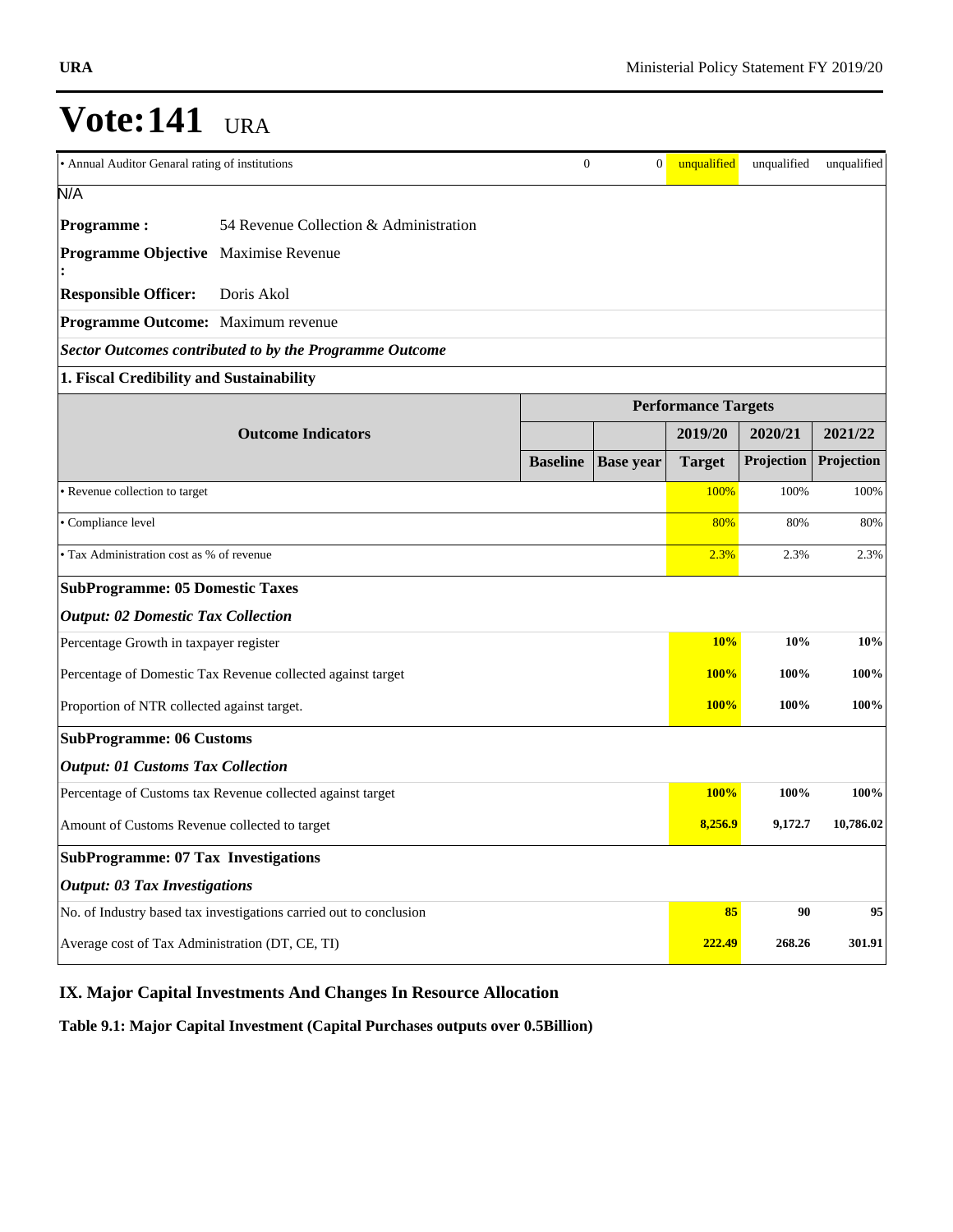|                                                                                                                                                                                                                                           | FY 2019/20       |                                                                                                                                                                                                                                                                                                                                                                                                                                                                                                                                                                                                                                                                                                                                                                                                                                                                                                         |                                                                                                                                                                                            |
|-------------------------------------------------------------------------------------------------------------------------------------------------------------------------------------------------------------------------------------------|------------------|---------------------------------------------------------------------------------------------------------------------------------------------------------------------------------------------------------------------------------------------------------------------------------------------------------------------------------------------------------------------------------------------------------------------------------------------------------------------------------------------------------------------------------------------------------------------------------------------------------------------------------------------------------------------------------------------------------------------------------------------------------------------------------------------------------------------------------------------------------------------------------------------------------|--------------------------------------------------------------------------------------------------------------------------------------------------------------------------------------------|
| <b>Appr. Budget and Planned Outputs</b>                                                                                                                                                                                                   |                  | <b>Expenditures and Achievements by</b><br>end Dec                                                                                                                                                                                                                                                                                                                                                                                                                                                                                                                                                                                                                                                                                                                                                                                                                                                      | <b>Proposed Budget and Planned</b><br><b>Outputs</b>                                                                                                                                       |
| <b>Vote 141 URA</b>                                                                                                                                                                                                                       |                  |                                                                                                                                                                                                                                                                                                                                                                                                                                                                                                                                                                                                                                                                                                                                                                                                                                                                                                         |                                                                                                                                                                                            |
| <b>Program: 14 18 Administration and Support Services</b>                                                                                                                                                                                 |                  |                                                                                                                                                                                                                                                                                                                                                                                                                                                                                                                                                                                                                                                                                                                                                                                                                                                                                                         |                                                                                                                                                                                            |
| Development Project: 0653 Support to URA Projects                                                                                                                                                                                         |                  |                                                                                                                                                                                                                                                                                                                                                                                                                                                                                                                                                                                                                                                                                                                                                                                                                                                                                                         |                                                                                                                                                                                            |
| Output: 14 18 72 Government Buildings and Administrative Infrastructure                                                                                                                                                                   |                  |                                                                                                                                                                                                                                                                                                                                                                                                                                                                                                                                                                                                                                                                                                                                                                                                                                                                                                         |                                                                                                                                                                                            |
| Completion of the Construction of the URA HQ Building.<br>Site hand over is expected in August 2018 and then the<br>commencement of the defects liability period                                                                          |                  | Overall physical work progress is 100.00% and<br>actual period-wise progress was 100%.<br>Construction of Walusimbi Close (alternative<br>access road to the project) was at 98.00%.<br>Resurfacing works on the road from the site<br>main gate to Walusimbi Close gate is still on-<br>going.                                                                                                                                                                                                                                                                                                                                                                                                                                                                                                                                                                                                         | <b>OSBPs</b> management & maintenance<br><b>Priority regional offices enhanced</b><br>HQ building Snag list activities executed<br>Post project implementation review report               |
| <b>Total Output Cost(Ushs Thousand)</b>                                                                                                                                                                                                   | 12,900,000       | 3,225,000                                                                                                                                                                                                                                                                                                                                                                                                                                                                                                                                                                                                                                                                                                                                                                                                                                                                                               | 5,600,000                                                                                                                                                                                  |
| Gou Dev't:                                                                                                                                                                                                                                | 12,900,000       | 3,225,000                                                                                                                                                                                                                                                                                                                                                                                                                                                                                                                                                                                                                                                                                                                                                                                                                                                                                               | 5.600,000                                                                                                                                                                                  |
| Ext Fin:                                                                                                                                                                                                                                  | $\boldsymbol{0}$ | $\mathbf{0}$                                                                                                                                                                                                                                                                                                                                                                                                                                                                                                                                                                                                                                                                                                                                                                                                                                                                                            | $\overline{0}$                                                                                                                                                                             |
| A.I.A:                                                                                                                                                                                                                                    | $\mathbf{0}$     | $\boldsymbol{0}$                                                                                                                                                                                                                                                                                                                                                                                                                                                                                                                                                                                                                                                                                                                                                                                                                                                                                        | $\overline{0}$                                                                                                                                                                             |
| <b>Output: 14 18 75 Purchase of Motor Vehicles and Other Transport Equipment</b>                                                                                                                                                          |                  |                                                                                                                                                                                                                                                                                                                                                                                                                                                                                                                                                                                                                                                                                                                                                                                                                                                                                                         |                                                                                                                                                                                            |
| Acquire 90 vehicles by finance lease.                                                                                                                                                                                                     |                  | Servicing of the finance lease for 90 vehicles<br>was done as planned.                                                                                                                                                                                                                                                                                                                                                                                                                                                                                                                                                                                                                                                                                                                                                                                                                                  | <b>Lease for Motor vehicles</b>                                                                                                                                                            |
| <b>Total Output Cost(Ushs Thousand)</b>                                                                                                                                                                                                   | 3,022,424        | 1,511,212                                                                                                                                                                                                                                                                                                                                                                                                                                                                                                                                                                                                                                                                                                                                                                                                                                                                                               | 5,022,424                                                                                                                                                                                  |
| Gou Dev't:                                                                                                                                                                                                                                | 3,022,424        | 1,511,212                                                                                                                                                                                                                                                                                                                                                                                                                                                                                                                                                                                                                                                                                                                                                                                                                                                                                               | 5,022,424                                                                                                                                                                                  |
| Ext Fin:                                                                                                                                                                                                                                  | $\overline{0}$   | $\Omega$                                                                                                                                                                                                                                                                                                                                                                                                                                                                                                                                                                                                                                                                                                                                                                                                                                                                                                | $\overline{0}$                                                                                                                                                                             |
| A.I.A:                                                                                                                                                                                                                                    | $\mathbf{0}$     | $\overline{0}$                                                                                                                                                                                                                                                                                                                                                                                                                                                                                                                                                                                                                                                                                                                                                                                                                                                                                          | $\overline{0}$                                                                                                                                                                             |
| Output: 14 18 76 Purchase of Office and ICT Equipment, including software                                                                                                                                                                 |                  |                                                                                                                                                                                                                                                                                                                                                                                                                                                                                                                                                                                                                                                                                                                                                                                                                                                                                                         |                                                                                                                                                                                            |
| Acquire new computers for staff<br>Annual maintenance of the Disaster Recovery (DR) System & Payments for the Disaster Recovery and IT<br>related IT licences<br>Final implementation of the Enterprise Resource Planning<br>(ERP) system |                  | 420 desktops and 19 projectors purchased as<br>planned.<br>related licences was done as planned.<br>• Learning & Development modules were<br>launched/rolled out and to that effect, 3<br>trainings were carried out to end-users.<br>• Payroll, Medical, and RBS data were<br>successfully migrated into the ERP system.<br>• Phase II End User Training for system super<br>users was done as per status below.<br>• Transactional data migration completed,<br>validation exercise is ongoing, pending 5 years<br>historical data migration.<br>• Phase II modules (i.e. Finance, Procurement,<br>Inventory, Estates and project Management)<br>were launched or rolled out.<br>• User Acceptance Testing (UAT) closed<br>successfully.<br>Rolled out the e-performance module in July<br>2018 and trained 294 staff. To that effect,<br>performance planning for 2018/19 was done in<br>ERP system. | <b>New Computers acquired</b><br>Disaster recovery system and related IT licences<br><b>New HQ Data Center</b><br><b>Enterprise Resource Planning solution phase 3</b><br>Office equipment |
| <b>Total Output Cost(Ushs Thousand)</b>                                                                                                                                                                                                   | 18,617,272       | 9,307,083                                                                                                                                                                                                                                                                                                                                                                                                                                                                                                                                                                                                                                                                                                                                                                                                                                                                                               | 25,917,272                                                                                                                                                                                 |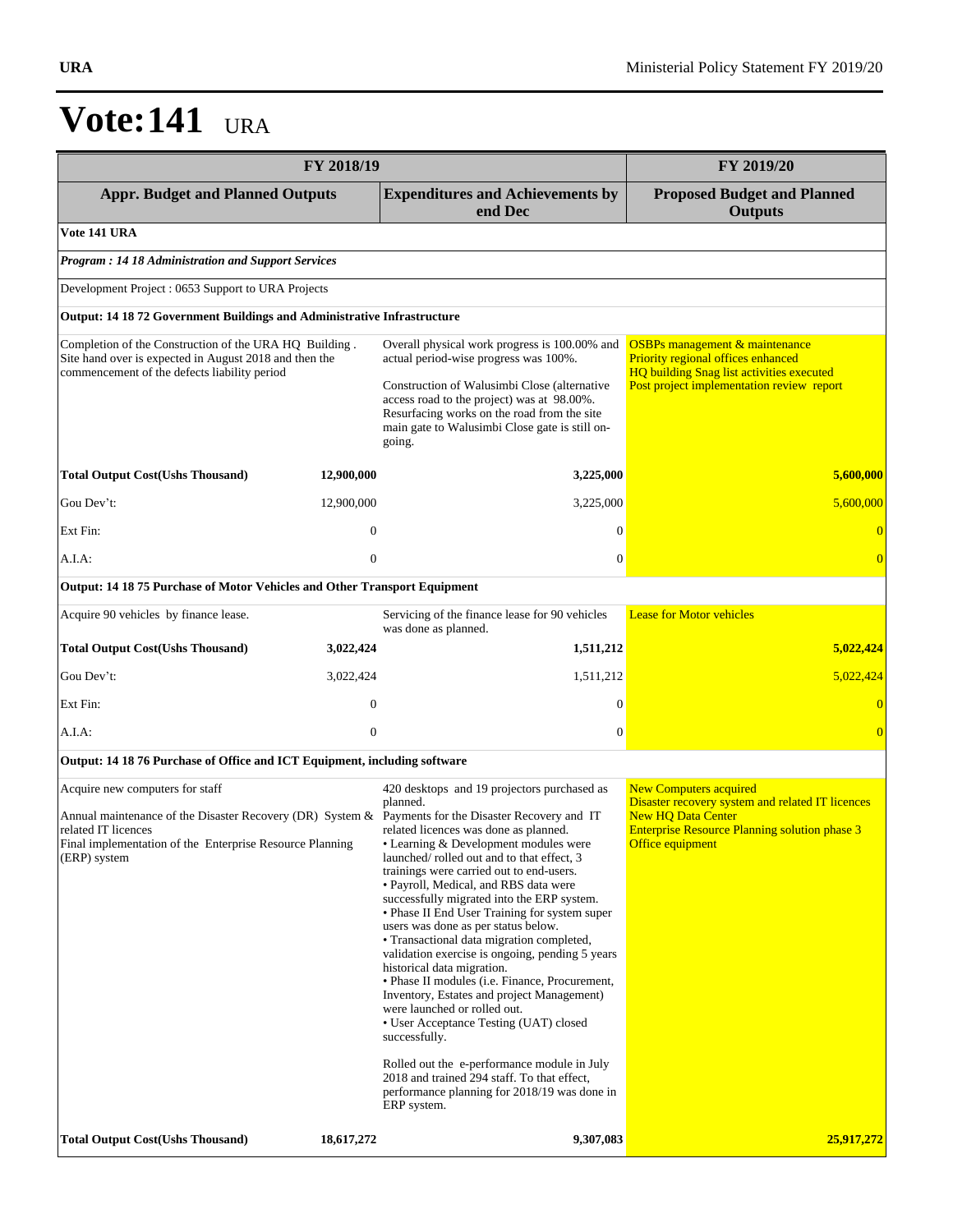| Gou Dev't: | 18,617,272 | 9,307,083 | 25,917,272 |
|------------|------------|-----------|------------|
| Ext Fin:   |            |           | 0.         |
| $A.I.A$ :  |            |           |            |

### **X. Vote Challenges and Plans To Improve Performance**

#### **Vote Challenges**

1. Policy measures that have not yet been fully implemented such as Withholding VAT, 0.5% excise on Mobile money transactions, 1% tax on Agriculture.

2. Delayed financing which would support compliance management efficiency in areas such as e.g Electronic Fiscal Devices, staff capacity in Natural resources management for tax (Oil and Gas),

3. URA is required to collect Government fees but inadequate budget for staff structure and IT resources for this.

4. Increasing globalisation that lead to aggressive transfer pricing strategies by multinational companies

5. Obselete IT equipment eg E-tax 1

6.No integration between eTAX and the Ministry of Finance (IFMIS) and the Bank of Uganda (BOU) systems

#### **Plans to improve Vote Performance**

1.Implement risk based compliance improvement programs

- 2.Implement Tax register expansion programs
- 3.Implement Service enhancement programs

4.Strengthen the assessment and mobilization of Rental tax especially in LGs

5.Implement Tax education programs

6.Implement e-TAX 2 phase 1 activities

7.Trade facilitation initiatives

8.Participate in the finalizing and implementation of the DRM Strategy.

9.Strengthen Debt recovery and litigation

- 10.Implement Business Process Management Programs;
- 11. Participate in developing Systems to support revenue collection and all government agencies.
- 12.Develop Non Tax Revenue (NTR) collection strategy , financial literacy strategy and communication strategy
- 13.Participate in the capacity building of Local Governments in tax administration
- 14.Participate in the development of a policy on mandatory association membership for informal sector players
- 15. Improve Human Resources including staff maintenance & capacity development
- structural alignment Programs
- 16. Carry out equal opportunity activities i.e gender, environment and HIV initiatives
- 17. Support revenue collection in local governments

### **XI Off Budget Support**

#### **Table 11.1 Off-Budget Support by Sub-Programme**

N/A

#### **XII. Vote Cross Cutting Policy And Other Budgetary Issues**

#### **Table 12.1: Cross- Cutting Policy Issues**

| <b>Issue Type:</b>       | <b>HIV/AIDS</b>                                                                                                                                                                                |
|--------------------------|------------------------------------------------------------------------------------------------------------------------------------------------------------------------------------------------|
| $\vert$ Objective :      | Improve support to staff & their family members who are affected with HIV/AIDS                                                                                                                 |
| <b>Issue of Concern:</b> | The requirement for extra financial support over and above the general medical insurance to staff<br>and their family members affected with HIV/AIDS to cover the unforeseen infection effects |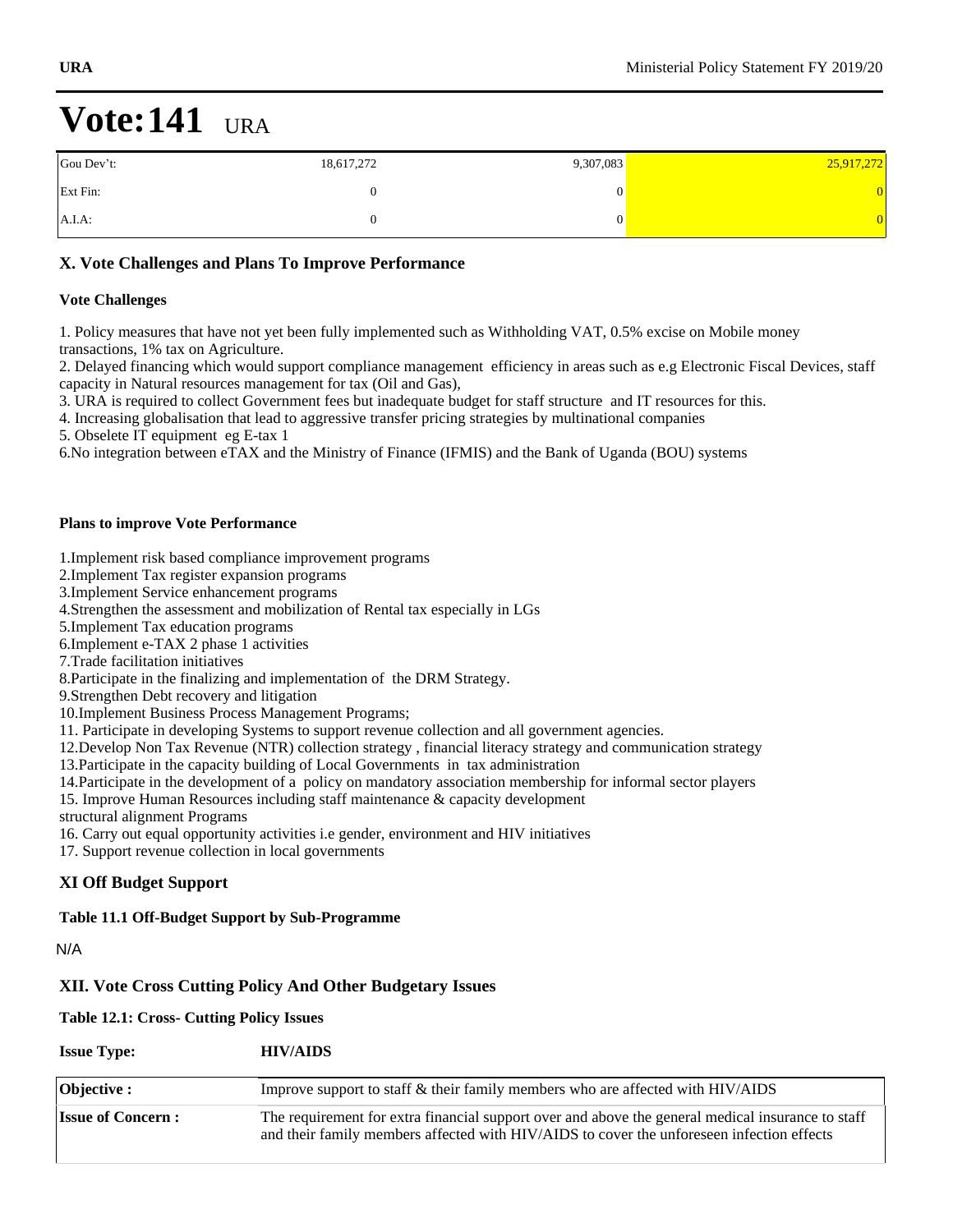| <b>Planned Interventions:</b>       | Provide a special fund to cater for staff and their family members affected with HIV/AIDS.                                                                                                                                                             |
|-------------------------------------|--------------------------------------------------------------------------------------------------------------------------------------------------------------------------------------------------------------------------------------------------------|
| <b>Budget Allocation (Billion):</b> | 0.500                                                                                                                                                                                                                                                  |
| <b>Performance Indicators:</b>      | The amount of money from MTEF allocated to support staff and their family members affected<br>with HIV/AIDS. Number of staff and their family members affected with HIV/AIDS supported                                                                 |
| <b>Issue Type:</b>                  | Gender                                                                                                                                                                                                                                                 |
| Objective:                          | Promote Gender Sensitivity for women in trade                                                                                                                                                                                                          |
| <b>Issue of Concern:</b>            | Gap in women traders faciliation                                                                                                                                                                                                                       |
| <b>Planned Interventions:</b>       | Appoint champions at stations to support women in trade<br>Sensitization of the disabled women involved in smuggling<br>Sensitize staff to support Women in trade                                                                                      |
| <b>Budget Allocation (Billion):</b> | 0.040                                                                                                                                                                                                                                                  |
| <b>Performance Indicators:</b>      | No. of women traders facilitation initiatives executed                                                                                                                                                                                                 |
| Objective:                          | Promote Gender Sensitivity                                                                                                                                                                                                                             |
| <b>Issue of Concern:</b>            | Gap in Gender sensitivity in Tax education                                                                                                                                                                                                             |
| <b>Planned Interventions:</b>       | Carry out region based consultations with trade communities on tax reforms (informal sector),<br>Conduct Tax education targeting women in Business,<br>Tax Clinics targeting PWDs and Youth,<br>Sensitizations on Tax issues targeting elderly persons |
| <b>Budget Allocation (Billion):</b> | 0.200                                                                                                                                                                                                                                                  |
| <b>Performance Indicators:</b>      | • Proportion of women trained<br>• No. of PWDs trained<br>• No. of youth between 10 -21 years trained<br>No. of elderly persons engaged on tax issues                                                                                                  |
| Objective:                          | Promote Gender responsiveness                                                                                                                                                                                                                          |
| <b>Issue of Concern:</b>            | Gap on Gender responsiveness                                                                                                                                                                                                                           |
| <b>Planned Interventions:</b>       | Maintain a gender related tax statistics<br>Conduct sensitizations on Sexual harassment, gender & equity issues,<br>Conduct a survey on the status of Gender roles & Policies in URA<br>Equal opportunities employment program                         |
| <b>Budget Allocation (Billion):</b> | 0.100                                                                                                                                                                                                                                                  |
| <b>Performance Indicators:</b>      | Number of Gender responsive interventions held                                                                                                                                                                                                         |
| <b>Issue Type:</b>                  | <b>Enviroment</b>                                                                                                                                                                                                                                      |
| Objective:                          | Improve staff sensitization on preserving the environment                                                                                                                                                                                              |
| <b>Issue of Concern:</b>            | Some staff do not appreciate the importance of preserving the environment                                                                                                                                                                              |
| <b>Planned Interventions:</b>       | Conduct sensitizations for staff on environment protection,<br>Procurement of sanitary & disposal services<br>Disposal of expired items                                                                                                                |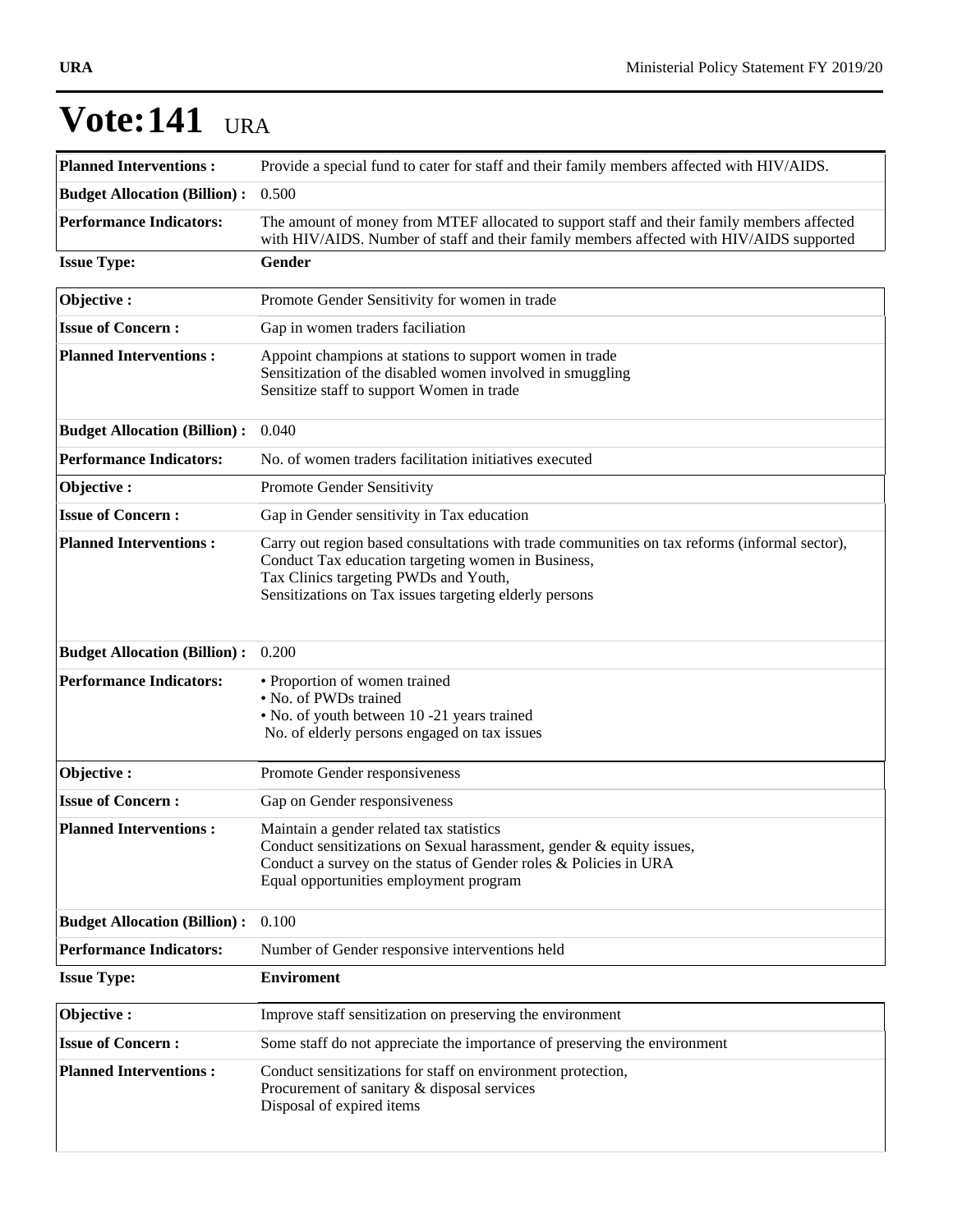**Budget Allocation (Billion) :** 0.885

| <b>Performance Indicators:</b> | Number of environmental protection initiatives implemented |
|--------------------------------|------------------------------------------------------------|
|--------------------------------|------------------------------------------------------------|

### **XIII. Personnel Information**

### **Table 13.1 Staff Establishment Analysis**

| <b>Title</b>                                                             | <b>Salary Scale</b> | <b>Number Of Approved Positions</b> | <b>Number Of Filled Positions</b> |
|--------------------------------------------------------------------------|---------------------|-------------------------------------|-----------------------------------|
| OFFICER.                                                                 | OFF <sub>1</sub>    | 2037                                | 1759                              |
| <b>COMMISSIONER GENERAL</b>                                              | <b>RO11</b>         |                                     | $\mathbf{1}$                      |
| <b>COMMISSIONER CORPORATE</b><br><b>SERVICES</b>                         | RO2                 |                                     | $\mathbf{1}$                      |
| <b>COMMISSIONER LEGAL</b><br><b>SERVICES AND BOARD</b><br><b>AFFAIRS</b> | RO2                 |                                     | $\mathbf{1}$                      |
| <b>COMMISSIONER CUSTOMS</b>                                              | RO <sub>2</sub> 1   | -1                                  | $\mathbf{1}$                      |
| <b>COMMISSIONER DOMESTIC</b><br><b>TAXES</b>                             | RO <sub>2</sub> 1   |                                     | $\mathbf{1}$                      |
| <b>COMMISSIONER INTERNAL</b><br>AUDIT AND COMPLIANCE                     | <b>RO22</b>         | $\mathbf{1}$                        | $\mathbf{1}$                      |
| <b>COMMISSIONER TAX</b><br><b>INVESTIGATIONS</b>                         | RO <sub>2</sub> 3   |                                     | $\mathbf{1}$                      |
| ASST. COMM-DT COMPLIANCE RO3                                             |                     | $\mathbf{1}$                        | $\mathbf{1}$                      |
| <b>ASST. COMM-BUSINESS</b><br><b>POLICY</b>                              | <b>RO31</b>         | $\mathfrak{D}$                      | $\overline{2}$                    |
| ASST. COMM-CUSTOMS AUDIT RO3 1                                           |                     | 1                                   | $\mathbf{1}$                      |
| <b>ASST. COMM-CUSTOMS</b><br><b>ENFORCEMENT</b>                          | <b>RO31</b>         |                                     | $\mathbf{1}$                      |
| <b>ASST. COMM-DT PROCESS</b><br><b>MANAGEMENT</b>                        | <b>RO31</b>         | 1                                   | $\,1\,$                           |
| ASST. COMM-DT SERVICE<br><b>MANAGEMENT</b>                               | <b>RO31</b>         | $\overline{2}$                      | $\mathbf{1}$                      |
| ASST. COMM-EXECUTIVE<br><b>OFFICE</b>                                    | <b>RO31</b>         |                                     | $\mathbf{1}$                      |
| ASST. COMM-FINANCE                                                       | <b>RO31</b>         | 1                                   | $\mathbf{1}$                      |
| <b>ASST. COMM-TAX</b><br><b>INVESTIGATIONS</b>                           | <b>RO31</b>         |                                     | $\mathbf{1}$                      |
| ASST. COMM RESEARCH,<br>PLANNING AND<br><b>DEVELOPMENT</b>               | <b>RO32</b>         | 1                                   | $\mathbf{1}$                      |
| ASST. COMM-<br><b>ADMINISTRATION</b>                                     | <b>RO32</b>         |                                     | 1                                 |
| ASST. COMM-BOARD AFFAIRS,<br>POLICY AND RULINGS                          | RO32                |                                     | $\mathbf{1}$                      |
| ASST. COMM-CUSTOMS TRADE RO3 2                                           |                     | 1                                   | $\mathbf{1}$                      |
| <b>ASST. COMM-FIELD SERVICES</b>                                         | RO32                | $\overline{c}$                      | $\mathbf{1}$                      |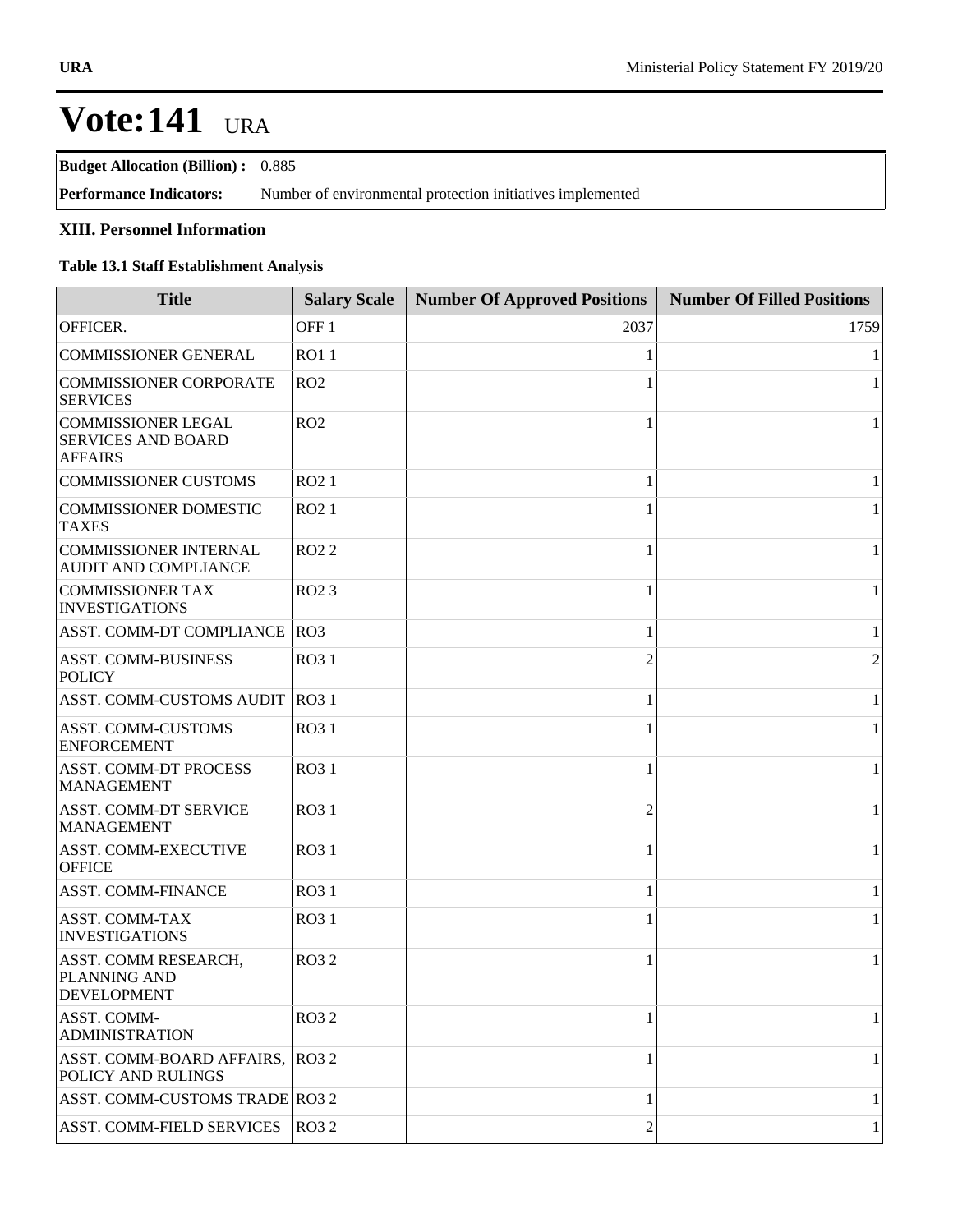| <b>ASST. COMM-HUMAN</b><br><b>RESOURCE</b>         | <b>RO32</b>     | 2              |     |
|----------------------------------------------------|-----------------|----------------|-----|
| ASST. COMM-INTERNAL AUDIT RO3 2                    |                 | $\overline{2}$ |     |
| <b>ASST. COMM-LARGE</b><br><b>TAXPAYERS OFFICE</b> | RO32            |                |     |
| ASST. COMM-PUBLIC AND<br><b>CORPORATE AFFAIRS</b>  | RO32            |                |     |
| <b>ASST. COMM-LITIGATION</b>                       | RO33            |                |     |
| ASST. COMM-INFORMATION<br><b>TECHNOLOGY</b>        | RO38            |                |     |
| MANAGER.                                           | RO4 1           | 103            | 78  |
| SUPERVISOR.                                        | RO51            | 312            | 257 |
| <b>SUPERVISOR</b>                                  | RO53            | 20             | 18  |
| <b>OFFICE ASSISTANT</b>                            | RO <sub>7</sub> | 78             | 63  |
| <b>FLEET ASSISTANT</b>                             | RO71            | 124            | 108 |
| DRIVER.                                            | RO72            | 67             | 52  |

### **Table 13.2 Staff Recruitment Plan**

| Post Title                                                       | Salalry<br>Scale | No. Of<br>Approved<br>Posts | No Of<br><b>Filled Posts</b> | Vacant<br>Posts | No. of Posts<br>Cleared for<br>Filling<br>FY2019/20 | <b>Gross Salary</b><br>Per Month<br>(UGX) | <b>Total Annual</b><br>Salary<br>(UGX) |
|------------------------------------------------------------------|------------------|-----------------------------|------------------------------|-----------------|-----------------------------------------------------|-------------------------------------------|----------------------------------------|
| ASST. COMM RESEARCH,<br>PLANNING AND<br><b>DEVELOPMENT</b>       | <b>RO32</b>      |                             |                              | $\Omega$        | $\Omega$                                            | $\Omega$                                  | $\mathbf{0}$                           |
| ASST. COMM-<br><b>ADMINISTRATION</b>                             | <b>RO32</b>      |                             |                              | $\Omega$        | $\Omega$                                            | $\theta$                                  | $\mathbf{0}$                           |
| <b>ASST. COMM-BOARD</b><br>AFFAIRS, POLICY AND<br><b>RULINGS</b> | <b>RO32</b>      |                             |                              | $\Omega$        | $\Omega$                                            | $\theta$                                  | $\mathbf{0}$                           |
| <b>ASST. COMM-BUSINESS</b><br><b>POLICY</b>                      | RO3 1            | $\overline{c}$              | $\mathfrak{2}$               | $\Omega$        | $\Omega$                                            | $\overline{0}$                            | $\mathbf{0}$                           |
| <b>ASST. COMM-CUSTOMS</b><br><b>AUDIT</b>                        | RO3 1            |                             | $\mathbf{1}$                 | $\Omega$        | $\theta$                                            | $\overline{0}$                            | $\mathbf{0}$                           |
| <b>ASST. COMM-CUSTOMS</b><br><b>ENFORCEMENT</b>                  | RO3 1            |                             | 1                            | $\Omega$        | $\Omega$                                            | $\theta$                                  | $\mathbf{0}$                           |
| <b>ASST. COMM-CUSTOMS</b><br><b>TRADE</b>                        | <b>RO32</b>      |                             |                              | $\Omega$        | $\Omega$                                            | $\theta$                                  | $\mathbf{0}$                           |
| <b>ASST. COMM-DT</b><br><b>COMPLIANCE</b>                        | RO3              |                             |                              | $\Omega$        | $\Omega$                                            | $\theta$                                  | $\mathbf{0}$                           |
| <b>ASST. COMM-DT PROCESS</b><br><b>MANAGEMENT</b>                | RO3 1            |                             | 1                            | $\Omega$        | $\Omega$                                            | $\Omega$                                  | $\Omega$                               |
| <b>ASST. COMM-DT SERVICE</b><br><b>MANAGEMENT</b>                | RO3 1            | $\overline{c}$              |                              |                 |                                                     | 12,855,430                                | 154,265,160                            |
| ASST. COMM-EXECUTIVE<br><b>OFFICE</b>                            | RO3 1            |                             |                              | $\Omega$        | $\Omega$                                            | $\Omega$                                  | $\mathbf{0}$                           |
| ASST. COMM-FIELD SERVICES RO3 2                                  |                  | $\overline{2}$              |                              |                 |                                                     | 12,855,430                                | 154,265,160                            |
| <b>ASST. COMM-FINANCE</b>                                        | RO3 1            |                             |                              | $\Omega$        | $\Omega$                                            | $\Omega$                                  | $\mathbf{0}$                           |
| ASST. COMM-HUMAN<br><b>RESOURCE</b>                              | <b>RO32</b>      | 2                           |                              |                 |                                                     | 12,855,430                                | 154,265,160                            |
| <b>ASST. COMM-INFORMATION</b><br><b>TECHNOLOGY</b>               | <b>RO38</b>      |                             | 1                            | $\mathbf{0}$    | $\theta$                                            | $\overline{0}$                            | $\mathbf{0}$                           |